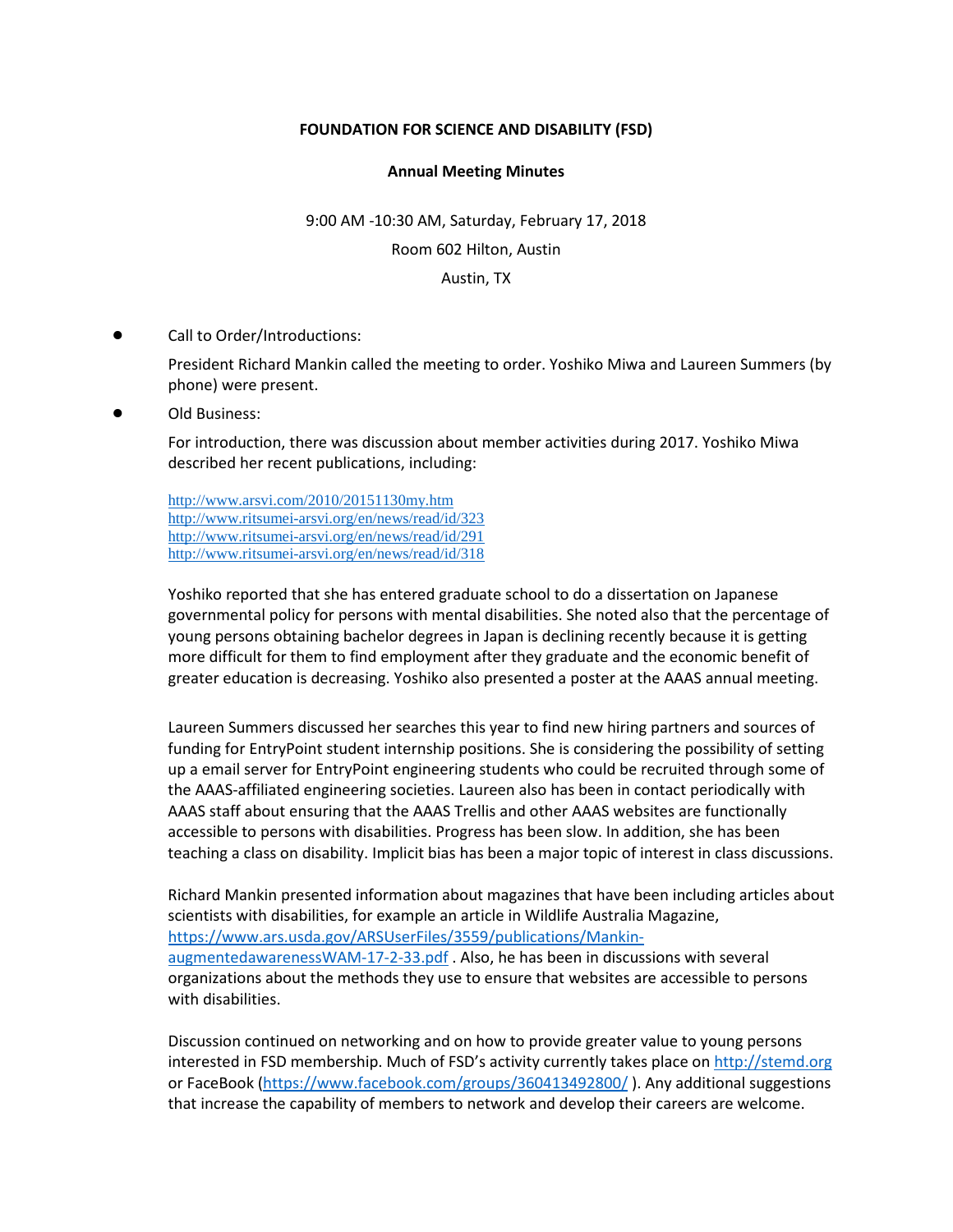For example, is it of interest to members to discuss items associated with the recent events, Valentine's Day, at the high school in Parkland, FL? What is the best course of action for persons in a "red alert" environment, where there is urgent need to take rapid evasive action? As a physically disabled person who is one of the slower movers of this world and as a father who would never want their child to be in such an environment, I suspect that, long term, we need to focus some effort to encourage lawmakers to provide improved mental health care to students and adults in need to avoid the occurrence of such events. In addition, as Laureen noted, we may need to encourage training in how to overcome implicit bias to lower some of the barriers facing persons with disabilities entering the scientific work force. Any comments?

Minutes - February 18, 2017 (Boston, MA):

The minutes from the Boston meeting were approved as posted on the FSD web site [\(http://stemd.org\)](http://stemd.org/). If anyone finds an error, please alert president Richard Mankin [\(rmankin1@ufl.edu\)](mailto:rmankin1@ufl.edu) and it will be corrected.

! Treasurer Report- Richard Mankin for Angela Foreman:

The treasurer report was presented. The 2017, \$1000 student grant was awarded to Rachel Wiley of at the University of North Texas Health Science Center, Ft. Worth, TX. Dues and contributions of \$586.37 were received, leaving a balance of \$14, 956.07 in the FSD account. The complete treasurer report is posted in the 2018 FSD Newsletter on the FSD Archives page, which can be accessed from [http://stemd.org.](http://stemd.org/)

Science Student Grant Committee Report 2018- Richard Mankin:

The Student Grant Committee (Angela Foreman, Laureen Summers, and Richard Mankin) reviewed 7 applications (4 others were incomplete) for the 2018 Student Grant and selected Cynthia Bennett, a PhD. student in the Department of Human Centered Design and Engineering at the University of Washington, Seattle, WA, for "Accessible Design and Making for People with Vision Impairments."

**New Business:** 

Megan Lynch noted last year that- "The Center for Oral History is currently seeking interviewees for a three-year project to document the lives and contributions of people with disabilities who work or are currently obtaining an advanced degree in STEM fields. To participate, please fill out our recruitment form." There was additional contact with the Center for Oral History this year. They carry out the interviews in person, and for financial reasons, they are limited to persons in the Northeast region.

FSD has continued support of multisociety letters from AAAS-affiliated organizations to President Trump, advocating for use of scientific advice, international scientific cooperation, and the value of scientific enterprise for the future of the US

Those of you who are members of AAAS Trellis may have seen the 8 articles by Shirley Malcolm of AAAS EHR on "Reflecting on Our Roots," which considers the origins of AAAS initiatives to support the inclusion of underrepresented minorities in scientific and engineering professions. See the FSD website for more information on "Reflecting on our Roots."